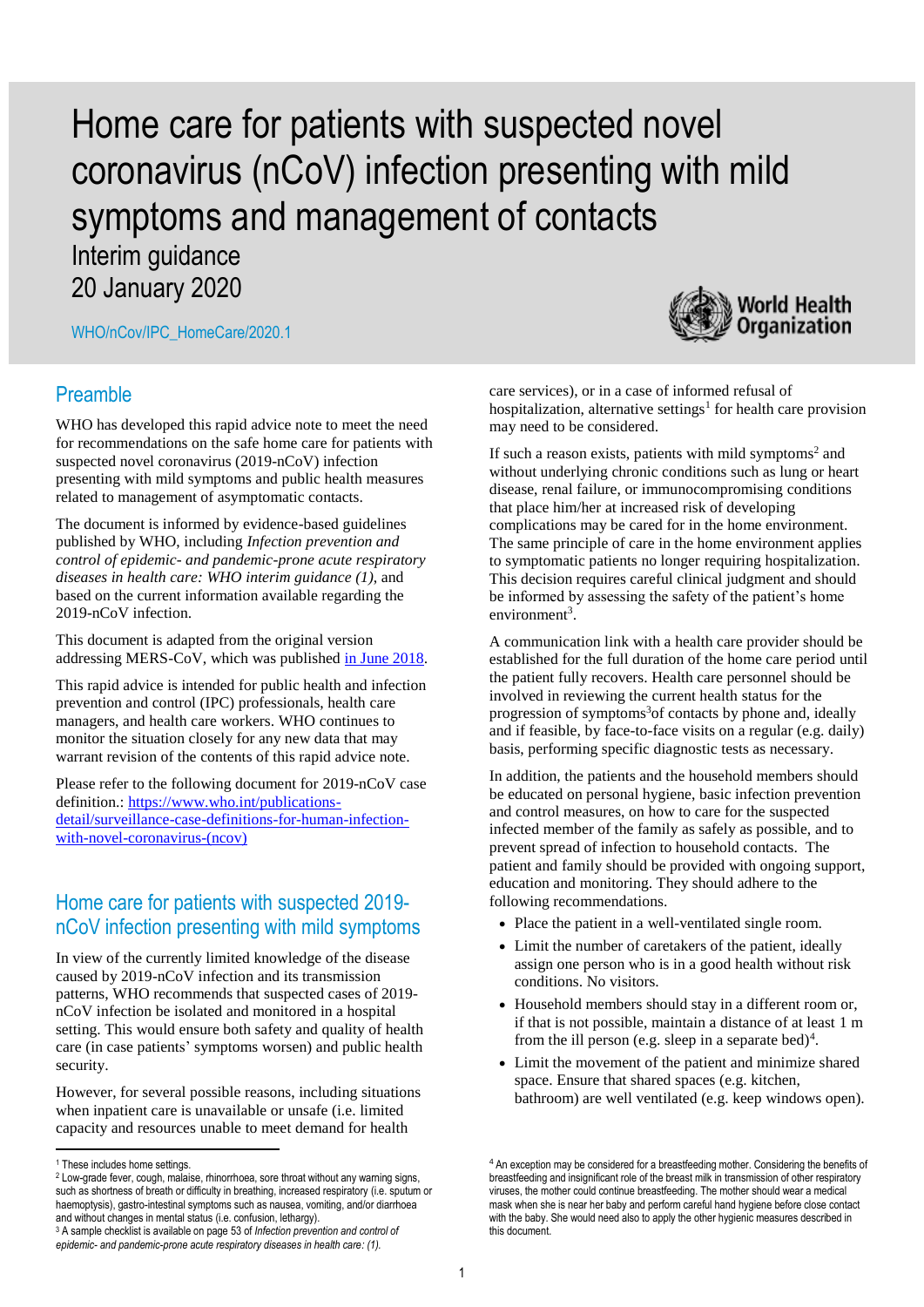- The caregiver should wear a medical mask fitted tightly to the face when in the same room with the ill person. Masks should not be touched or handled during use. If the mask gets wet or dirty with secretions, it must be changed immediately. Discard the mask after use and perform hand hygiene after removal of the mask.
- Perform hand hygiene *(2)* following all contact with ill persons or their immediate environment. Hand hygiene should also be performed before and after preparing food, before eating, after using the toilet, and whenever hands look dirty. If hands are not visibly soiled, alcoholbased hand rub can be used. Perform hand hygiene using soap and water when hands are visibly soiled. Address safety concerns (e.g. accidental ingestion and fire hazards) before recommending alcohol-based hand rubs for household use.
- When using soap and water, disposable paper towels to dry hands is desirable. If not available, use dedicated cloth towels and replace them when they become wet.
- Respiratory hygiene should be practiced by all, especially ill persons, at all times. Respiratory hygiene refers to covering the mouth and nose during coughing or sneezing using medical masks, cloth masks, tissues or flexed elbow, followed by hand hygiene.
- Discard materials used to cover the mouth or nose or clean them appropriately after use (e.g. wash handkerchiefs using regular soap or detergent and water).
- Avoid direct contact with body fluids, particularly oral or respiratory secretions, and stool. Use disposable gloves to provide oral or respiratory care and when handling stool, urine and waste. Perform hand hygiene before and after removing gloves.
- Gloves, tissues, masks and other waste generated by ill persons or in the care of ill persons should be placed in a lined container in the ill person's room before disposal with other household waste.<sup>4</sup>
- Avoid other types of possible exposure to ill persons or contaminated items in their immediate environment (e.g. avoid sharing toothbrushes, cigarettes, eating utensils, dishes, drinks, towels, washcloths or bed linen). Eating utensils and dishes should be cleaned with either soap or detergent and water after use and may be re-used instead of being discarded.
- Clean and disinfect frequently touched surfaces such as bedside tables, bedframes, and other bedroom furniture daily with regular household disinfectant containing a diluted bleach<sup>5</sup> solution (1-part bleach to 99 parts water).
- Clean and disinfect bathroom and toilet surfaces at least once daily with regular household disinfectant containing a diluted bleach<sup>6</sup> solution (1-part bleach to 99 parts water).
- Clean clothes, bedclothes, bath and hand towels, etc. of ill persons using regular laundry soap and water or machine wash at 60–90 °C with common household detergent, and dry thoroughly. Place contaminated linen into a laundry bag. Do not shake soiled laundry and

1

avoid direct contact of the skin and clothes with the contaminated materials.

- Use disposable gloves and protective clothing (e.g. plastic aprons) when cleaning or handling surfaces, clothing or linen soiled with body fluids. Perform hand hygiene before and after removing gloves.
- Persons with symptoms should remain at home until their symptoms are resolved based on either clinical and/or laboratory findings (two negative RT-PCR tests at least 24 hours apart).
- All household members should be considered contacts and their health should be monitored as described below.
- If a household member develops symptoms of acute respiratory infection, including fever, cough, sore throat and difficult breathing, follow public health recommendations below.

Healthcare workers providing home care should do risk assessment to select the appropriate PPE.

# Management of contacts

In view of the limited evidence of human-to-human transmission of 2019-nCoV, persons (including health care workers) who may have been exposed to individuals with suspected 2019-nCoV infection should be advised to monitor their health for 14 days from the last day of possible contact and seek immediate medical attention if they develop any symptoms, particularly fever, respiratory symptoms such as coughing or shortness of breath, or diarrhoea.

A communication link with a health care provider should be established for the duration of the observation period. Health care personnel should be involved in reviewing the current health status of the contacts by phone and, ideally and if feasible, by face-to-face visits on a regular (e.g. daily) basis, performing specific diagnostic tests as necessary.

The healthcare provider should give advance instructions on where to seek care when a contact becomes ill, what should be the most appropriate mode of transportation, when and where to enter the designated health care facility, and what infection control precautions should be followed.

- Notify the receiving medical facility that a symptomatic contact will be coming to their facility.
- While traveling to seek care, the ill person should wear a medical mask.
- Avoid public transportation to the health care facility, if possible; call an ambulance or transport the ill person with a private vehicle and open the windows of the vehicle if possible.
- The ill contact should be advised to always perform respiratory hygiene and hand hygiene; stand or sit as far away from others as possible (at least 1 m), when in transit and when in the health care facility.
- Appropriate hand hygiene should be employed by the ill contact and caregivers.
- Any surfaces that become soiled with respiratory secretions or body fluids during transport should be

syringes and other items, and other hazards occurring from scavenging at waste disposal sites.

<sup>4</sup> Countries may consider measures to ensure that the waste is disposed at a sanitary landfill, and not at an unmonitored open dump, wherever possible. Additional measures may be needed to prevent unhygienic reuse of gloves, masks,

<sup>5</sup> Most household bleach solutions contain 5% sodium hypochlorite.